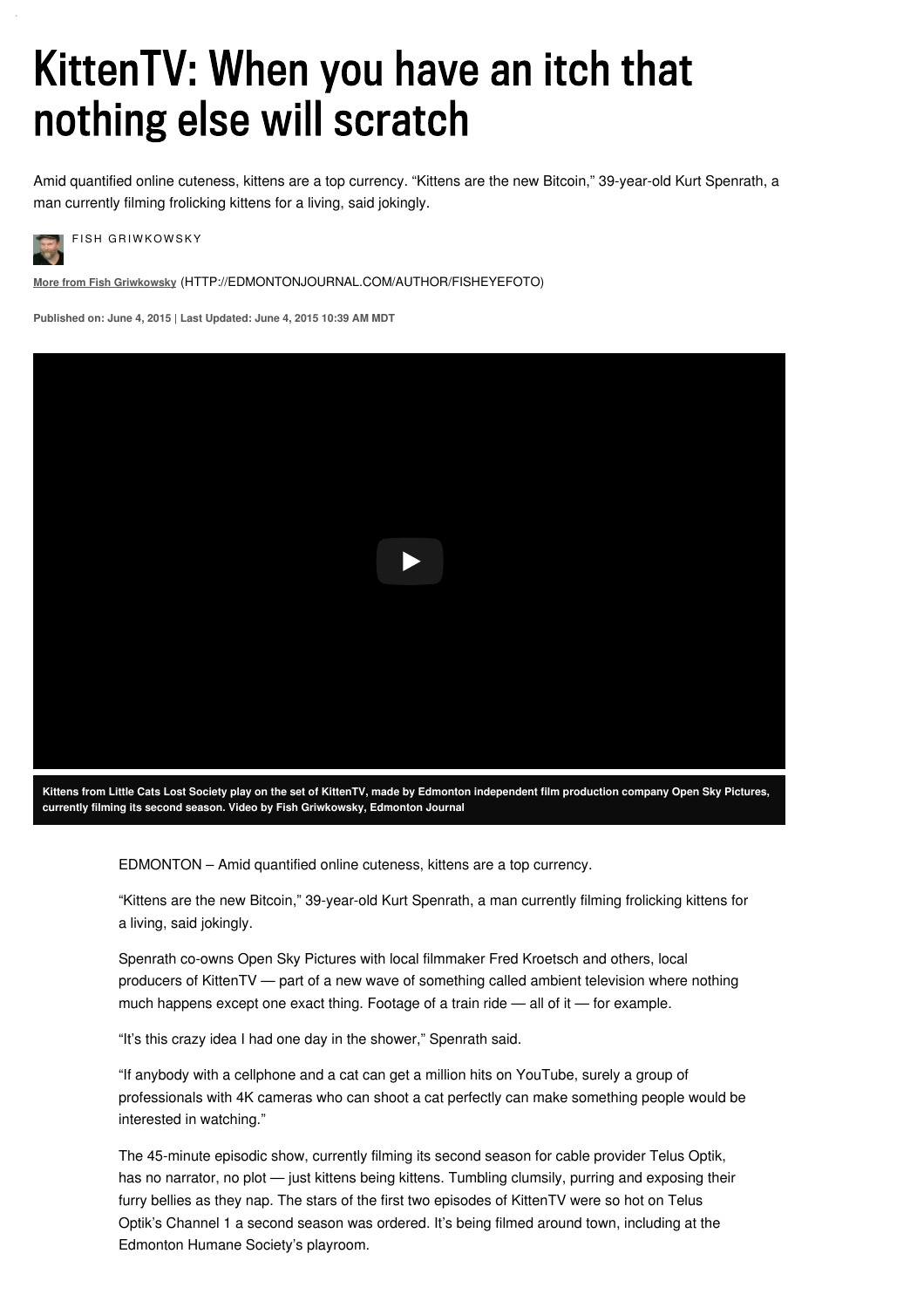Car-sized sets built by Open Sky have so far included Kitten Town — reachable only by hot-air balloon — and for the new season filmed in a basement studio off 107th Avenue, with a napping garden and a Game of Kittens Minecraft playground for the awkward little fuzzballs.

Spenrath said he has learned there's a right number of kittens before you stop being able to follow the action — four or five — and that the characteristics of each cat come out quickly. "The villain, the pretty lady," he said, laughing. "One of the big surprises we had after the first season was finding out how much toddlers love it. If we do another season, we're considering doing just toddlers and cats.

"Unadulterated child laughter at kittens is unbelievably cute."

The 14 kittens for the first two episodes this season are being provided by Little Cats Lost Society, which Spenrath calls "a great organization that fosters cats and kittens." Adoption counsellor Roxanne Kolmatycki, on set as a general caretaker and herder, said the show helps the kittens find homes. "They get adoption and get to play time on the fun sets. It's great for them."

Spenrath said a "lot of the kittens on KittenTV would love to come and live in your home. And if not the ones from KittenTV, ones just like those kittens that we'll totally pretend were on KittenTV."

The small crew is already infected with kitten fever. "I have a feeling we might a whole crew of people that suddenly have cats," Spenrath said.

"The director we have this year, Robert Millang, is spending a lot of his time thinking about cats obsessively."

Spenrath can't quite explain the show's appeal, but he takes a swipe at the yarn ball. "It's just like the fire log TV, except with kittens — and they're not on fire."

[fgriwkowsky@edmontonjournal.com](mailto:fgriwkowsky@edmontonjournal.com) (mailto:fgriwkowsky@edmontonjournal.com)

Instagram / Twitter — <https://www.youtube.com/watch?v=eQpurZi6e0Q> (https://www.youtube.com/watch?v=eQpurZi6e0Q)

Little Cats Lost: <http://www.littlecatslosttnr.org/> (http://www.littlecatslosttnr.org/)

#### **TRENDING STORIES**



 $\Omega$ 

Click to view the article in a new  $tab$ 

‹ Previous Next ›

### This Week's Flyers